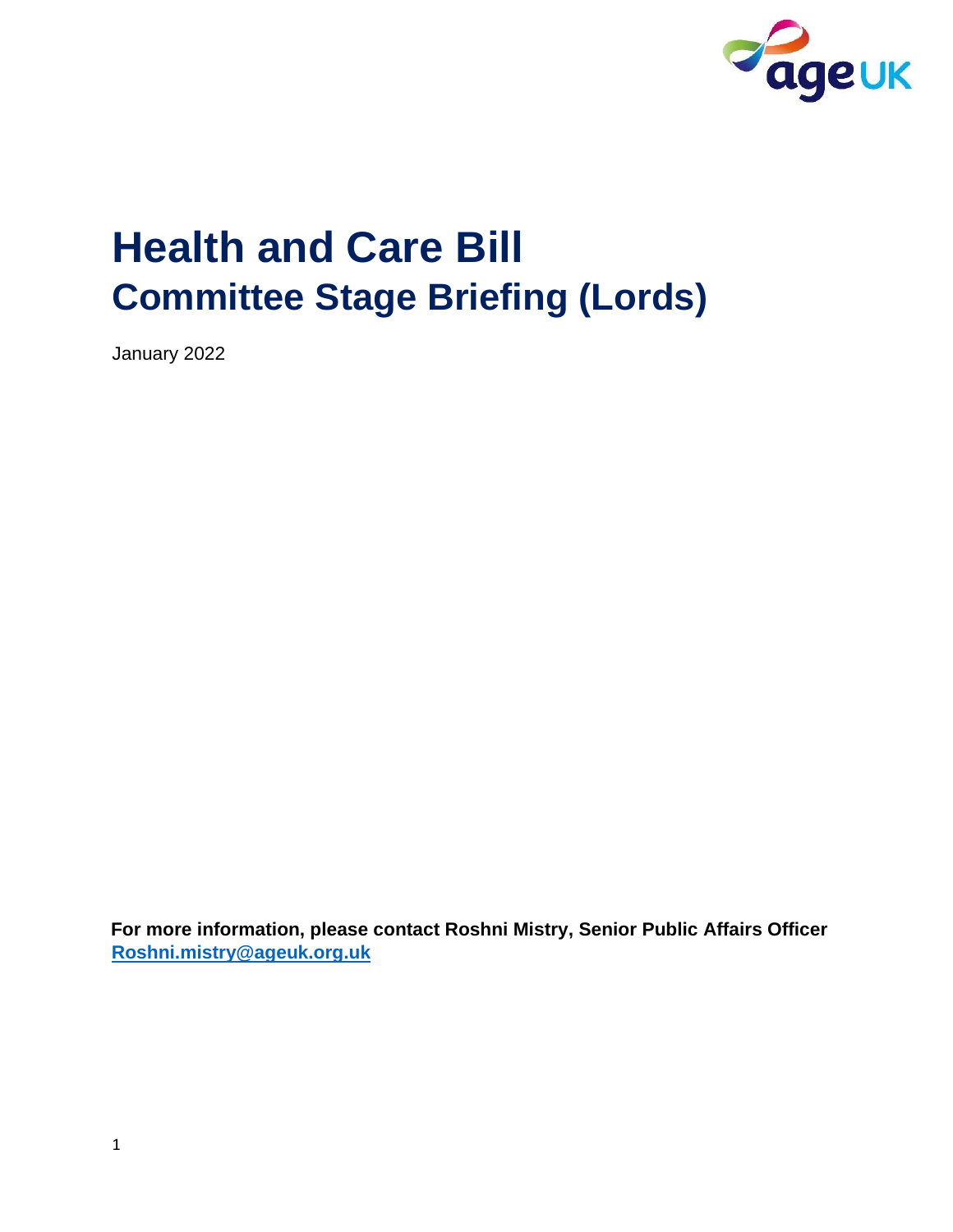

## **Introduction**

The pandemic has had an adverse effect on older people's physical and mental health. While many older people were already dealing with significant health challenges before the pandemic, a combination of lockdowns, social distancing measures, loss of routine and support – as well as limited access to services to manage pre-existing or newly emerging health conditions – means millions of older people have seen their health decline.

Around a quarter of older people – 4 million – are now living in more physical pain than they did before the pandemic, while around 4.3 million older people now can't walk as far. Just over half of older people – 8.7 million - feel less confident to go to a hospital appointment than they did at the start of the pandemic and around 6 million older people feel less confident to go to their GP surgery.

It is likely that the implications of the pandemic on older people's health and care needs will be long lasting, and without the right support could be irreversible. More than ever before older people will need timely access to high-quality health and social care.

We welcome the ambitions in the Bill to improve health and care for all through increased integration, joined-up planning, and prevention. To improve the health and social care for older people the Bill needs to deliver truly integrated working across health services, public health and social care. The Bill's ambitions cannot be delivered without a clear workforce plan across health and social care, support to unpaid carers and a clear plan for addressing health inequalities. The impact of the pandemic has not been felt equally, with older people among the groups that have disproportionately suffered throughout the last 22 months. Some of this impact comes from a legacy of age discrimination and unequal access to care. We expect existing statutory bodies covered by the Bill to comprehensively demonstrate their adherence to their duties under the Equality Act 2010.

The Covid-19 pandemic laid bare the deep systemic inadequacies of the current social care system which has had catastrophic consequences for millions of older people, families and carers. While we are pleased that the Government has announced action on social care reform, for millions of older and disabled people who need care now it will be many years before they may benefit from the proposed reforms.

Age UK is very disappointed with the Government's announced change to the care cap. Clause 140 (Cap On Care Costs For Charging Purposes) was not given the opportunity to be scrutinised in the Commons Bill Committee, therefore we are hopeful that Peers will give Clause 140 the due consideration, scrutiny and debate required at Committee Stage. Clause 140 significantly waters down the Government's plan for a cap on catastrophic care costs and does so in a way that protects only the better off, contrary to the Government's 'levelling up' agenda. This follows the Government failing to give social care the financial settlement it needed at the spending review and admitting that most of the money raised by the National Insurance Health and Care levy would go to the NHS. We hope Peers will vote to remove Clause 140 from the Bill.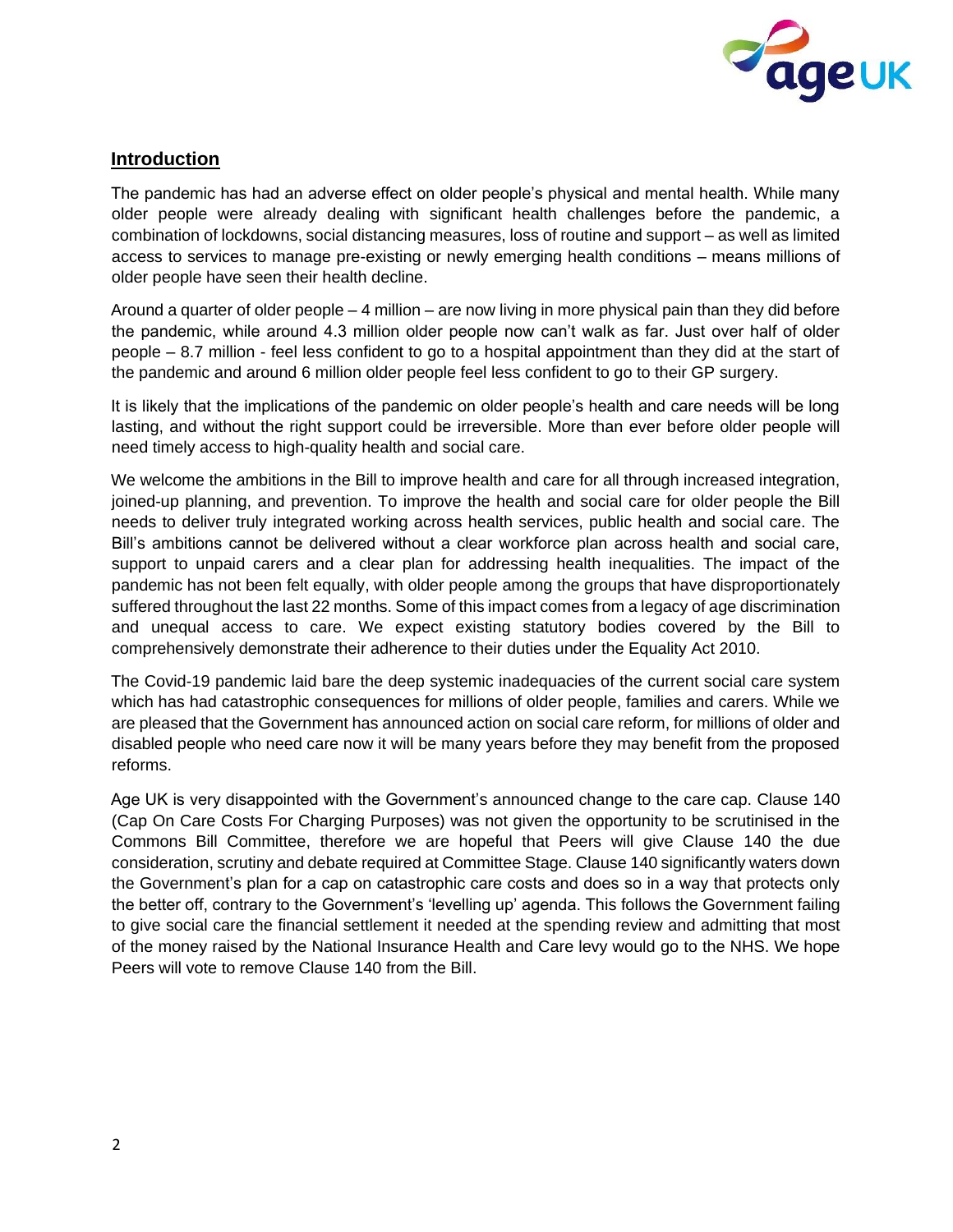

# **Integrated Care Boards: Functions - Clause 19**

**The Bill outlines explicit duties across a number of domains including collaboration, joint working and quality improvement. There must be a commitment to developing and maintaining clear, measurable standards for delivering these duties.** 

For patient and public involvement, this would be an important way of setting clear expectations and goals for people and local groups who are giving their time for service development and scrutiny.

To further strengthen the voice of patients and the public, we believe there is scope to extend the expertise sought under the "duty to obtain appropriate advice" (Clause 19, 14Z38). Currently the duty covers seeking medical/clinical and public health expertise. We believe this should be amended to include an additional category covering those with expertise in receiving care and managing health conditions. This would recognise that patients, researchers and local groups with expertise in living with and managing care needs have an equal contribution as medical professionals. This would help to overcome historic attitudes that can see patient/user involvement as an add-on to service development and oversight rather than a fundamental part of healthcare.

The duty to collaborate must not become a tick-box exercise. The Health and Social Care Act 2012 had provisions for aligning strategies across the work of CCGs and local authorities, but we are not convinced this had a meaningful effect on the care and services delivered.

#### *Age UK want to see:*

- *The value of the voluntary sector's involvement in the development of healthy communities raised to ensure this informs the debate on the formation of both the Integrated Care Boards and Integrated Care partnerships.*
- *The Government amend the "duty to obtain appropriate advice" so that groups and people with expertise in the experience of living with long-term conditions and receiving care are properly represented in local services, planning and scrutiny.*

# **Secretary of State's Functions: reporting on assessing and meeting workforce needs - Clause 35**

**The Secretary of State for Health and Social Care should, at minimum, have a duty to publish a biennial report on the health and social care workforce.** 

**We also believe bolder and more significant changes could be made by introducing robust accreditation of care workers working in CQC registered services. This could be achieved through a formal register of care workers.** 

We are disappointed that the Bill simply requires the Secretary of State to report on the healthcare workforce and does not set out proposals to tackle the immediate shortfall or a long-term strategy to address serious and persistent shortages in the social care workforce. Future success of Integrated Care Systems relies upon robust workforce planning across health and social care and effective collaboration with Local Authorities and providers.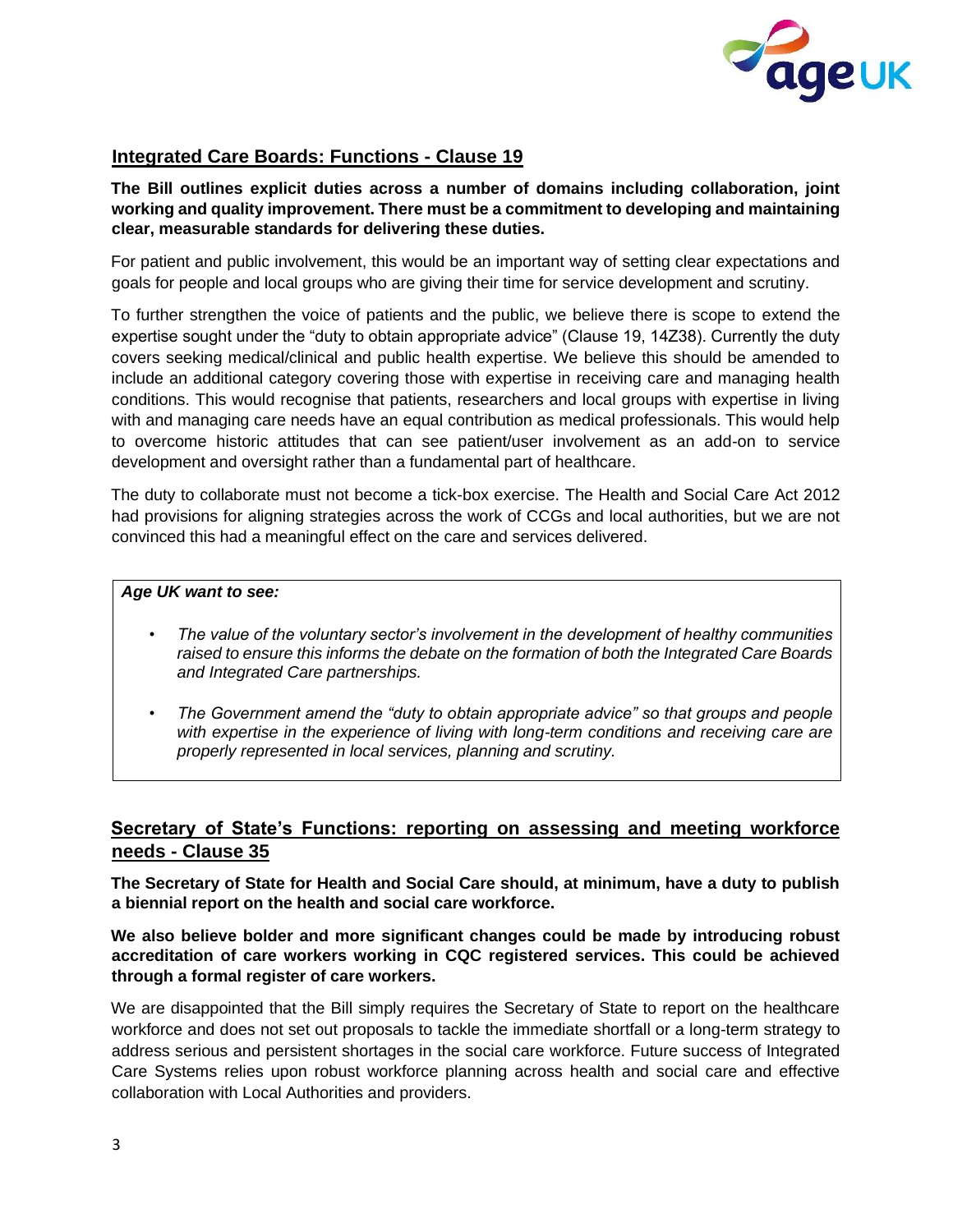

Age UK supports the proposed amendment (Amendment 10 to Clause 35) put down by Baroness Cumberlege, Lord Stevens, Lord Hunt of Kings Heath and Baroness Brinton with the support of over 90 health organisations amending Clause 35 to strengthen workforce planning, requiring the Secretary of State to publish independent assessments of current and future workforce numbers every 2 years. We were pleased to see cross party support for this amendment in the Commons and are hopeful this proposal will receive widespread support in the Lords.

The pandemic has highlighted the immense dedication and compassion of many care staff and how valuable they are to our society. Yet despite being a vital and skilled role, social care is not generally viewed as a professional career and social care workers have been consistently underpaid and undervalued. We agree with the Care Quality Commission (CQC). They are clear in their recent State of Care report (Oct 2021) that a new deal for care must consider the professionalisation of the workforce. We also agree with the Government in its social care White Paper, *People at the Heart of Care*, committing to ensuring that "those working in social care feel recognised, rewarded and are equipped with the right skills and knowledge".

Many of the proposals in the White Paper are welcome, however we do not believe they go far enough. We believe instead that some form of professional register of care workers could help to raise the status of those working in social care. Age UK sees registration as a first step towards professionalising the care workforce. England is the only nation in the UK without a professional register of this kind. Such a register would apply to people who work in CQC registered services only, therefore excluding Personal Assistants for whom a more informal approach is considered by disability groups to be more appropriate.

Successful implementation of the register would lay the foundations for professionalising the workforce which is increasingly asked to support people with complex health conditions, with limited clinical support or oversight. A register would give care providers a framework for recognising an individual's experience and training, enable care workers to be part of a formally recognised group, and enable the Government and others to communicate with all care workers in England when needed. For example, administering the current requirement to vaccinate health and care workers would be aided by the existence of a workforce register.

Registration of social care workers would provide reassurance to older people in receipt of care and their loved ones, and over time would help to demonstrate that care workers meet an agreed national set of standards for their professional skills. It also has the potential to develop opportunities for career progression and improved pay and conditions. Investment in the workforce and parity with health care is essential if recruitment and retention is to be achieved.

The proposals in the White Paper, *People at the Heart of Care*, appear to share many of these aims. However, if every element of accreditation is ultimately voluntary, as proposed, the Government risks leaving little incentive to providers who are already struggling to maintain the right skills and experience in their staff. This in turns risks entrenching a two-tier system where the most qualified staff with a more comprehensive skills "passport" are only attracted to higher cost settings or services. Instead, a registered care workforce would be the first step towards improving terms and conditions for care workers and lay the foundations for achieving the Government's own ambitions.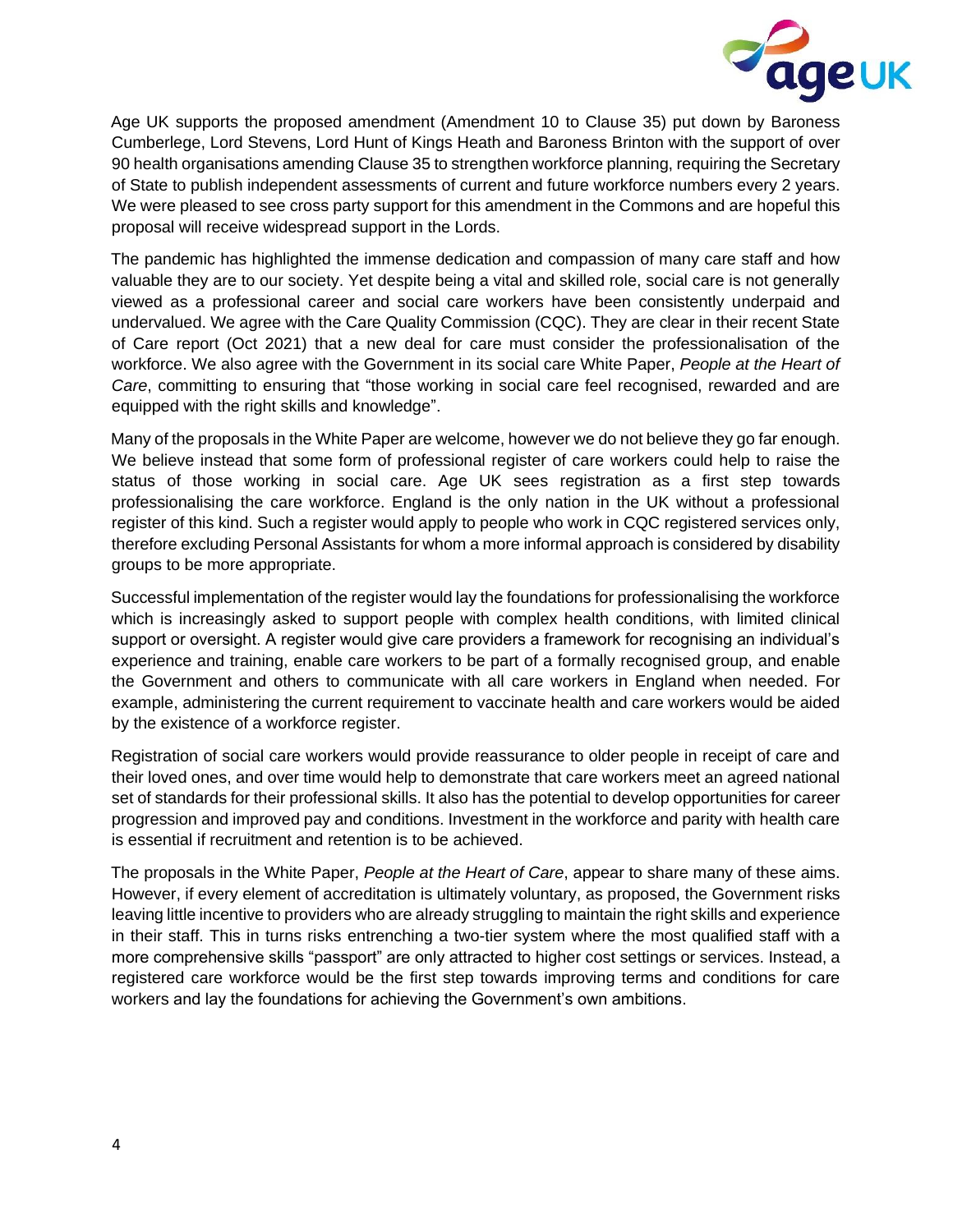

#### *Age UK want to:*

- *Encourage the Government to accept amendments to ensure a biennial report on both the health and social care workforce.*
- *Encourage the Government to bring forward proposals to register the care workforce working in CQC registered services as a first step towards the professionalisation of care workers.*

## **Secretary of State's Functions - Clause 38**

**We accept that there may be exceptional circumstances in which the Secretary of State could intervene in local decisions on services. However, local decision-makers and planners, including communities, must have clarity on what these circumstances are and what steps they can take to reduce the risk that these powers will be used.** 

There already exists a provision in the Bill (Clause 19, 14Z50) for Integrated Care Boards to produce plans with specific reference to its duties to, among other things, quality improvement and public involvement. As such, failure to demonstrate these duties either in planning or performance management of the ICS could form reasonable grounds for the Secretary of State to intervene. Likewise, the Integrated Care Board, using the standards proposed above, would have a reasonable framework to minimise interference from the Secretary of State.

We believe the Secretary of State for Health and Social Care must be accountable to Parliament and the public in the delivery of a comprehensive health and care service. However, local decision-makers, and communities playing a meaningful role in planning and oversight of services, should have confidence that their role and contribution takes precedence as the default.

#### *Age UK want to see:*

• *Assurance that new powers for the Secretary of State to direct NHS England and intervene in local decisions will only be used in exceptional circumstances. To this end, a clear framework for such an intervention must be in place and should include mediation through the general duties of Integrated Care Boards.* 

## **Hospital Discharge – Clause 80**

**The discharge to assess model must be matched with funding for community health and care services, clear statutory guidance that includes standards on accountability and safeguards, and respect and deference to patient and family choice. As a step in a permanent change to how hospital discharge works, it cannot ultimately succeed without full reform of the social care system.** 

Discharge to assess describes an approach by which people leaving hospital have their onward needs assessed and care planned in the place they are living or recovering. For most people, this will be their own home but will also include both short and long stay care homes. We support the discharge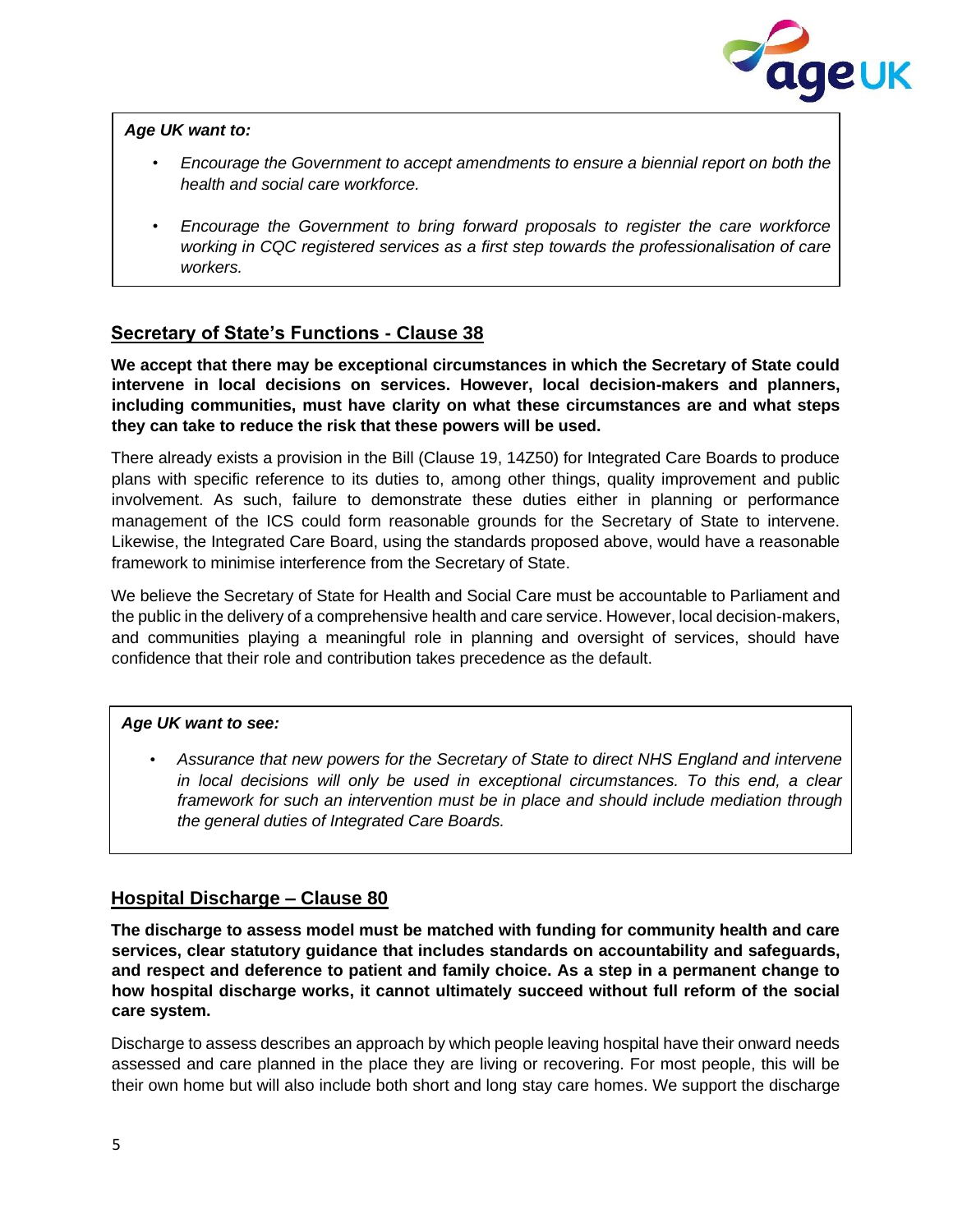

to assess approach. It can speed discharge from hospital and provide a more realistic assessment of need that captures both the environment they will be living in and their wider support needs.

Clause 80 will remove the requirement for local authorities to carry out a social care assessment before someone is discharged from hospital. In the right hands, this can allow flexibility in how discharge is managed and ensure that the onward provision of care is tailored to best meet that person's needs. However, without the right services in the community, people and families experiencing discharge to assess risk being left without adequate support and lacking even the safety net of being in hospital.

In the past, some older people have told us that being "discharged to assess" just felt like they were being shunted out of hospital. We need to ensure the effective monitoring of patients' journeys post discharge, including recording and reviewing outcomes from care. We believe people going through discharge should have a clear timetable for receiving care in the community, which could include maximum waiting times for an assessment and subsequent receipt of care. This assessment should be coordinated across both health and social care but is focused on what will best support that person's immediate recovery and rehabilitation.

We agree in principle with Baroness Wheeler's amendment to require a social care assessment at discharge or no longer than two weeks after leaving hospital. However, this should be in service of achieving a full coordinated assessment that covers all health and social care needs

The future success of discharge to assess, therefore, is dependent on investment in services in the community and clear lines of responsibility for onward care when someone leaves the hospital, whether they are discharged into their own home or a residential setting. This must include support and respect for patient and family choice. People should not feel pressured into being discharged somewhere that doesn't work for them in the longer term just to achieve the goals of the programme. Incorporating their preferences and wishes, and what works for their family, should be enshrined in discharge to assess models.

#### *Age UK want to see:*

- *Assurances on the standards envisaged in the proposed statutory guidance for discharge to assess. These should include clear standards on accountability and safeguarding, respect for patient and family choice and should consider minimum service requirements, including maximum waiting times for assessment in the community.*
- *Discharge support adequately funded and focused on meeting patient goals from care.*

## **Collection of information about adult social care - Clause 85**

**We welcome the ambitions set out in the White Paper,** *People at the Heart of Care***, to expand and enhance data collection in adult social care. The new powers included in the Bill to help achieve this must include a presumption of transparency so any new collections are published by default.** 

We strongly support the Bill's provisions giving the Secretary of State new powers to improve and expand data collection to address the systematic lack of understanding about the social care sector.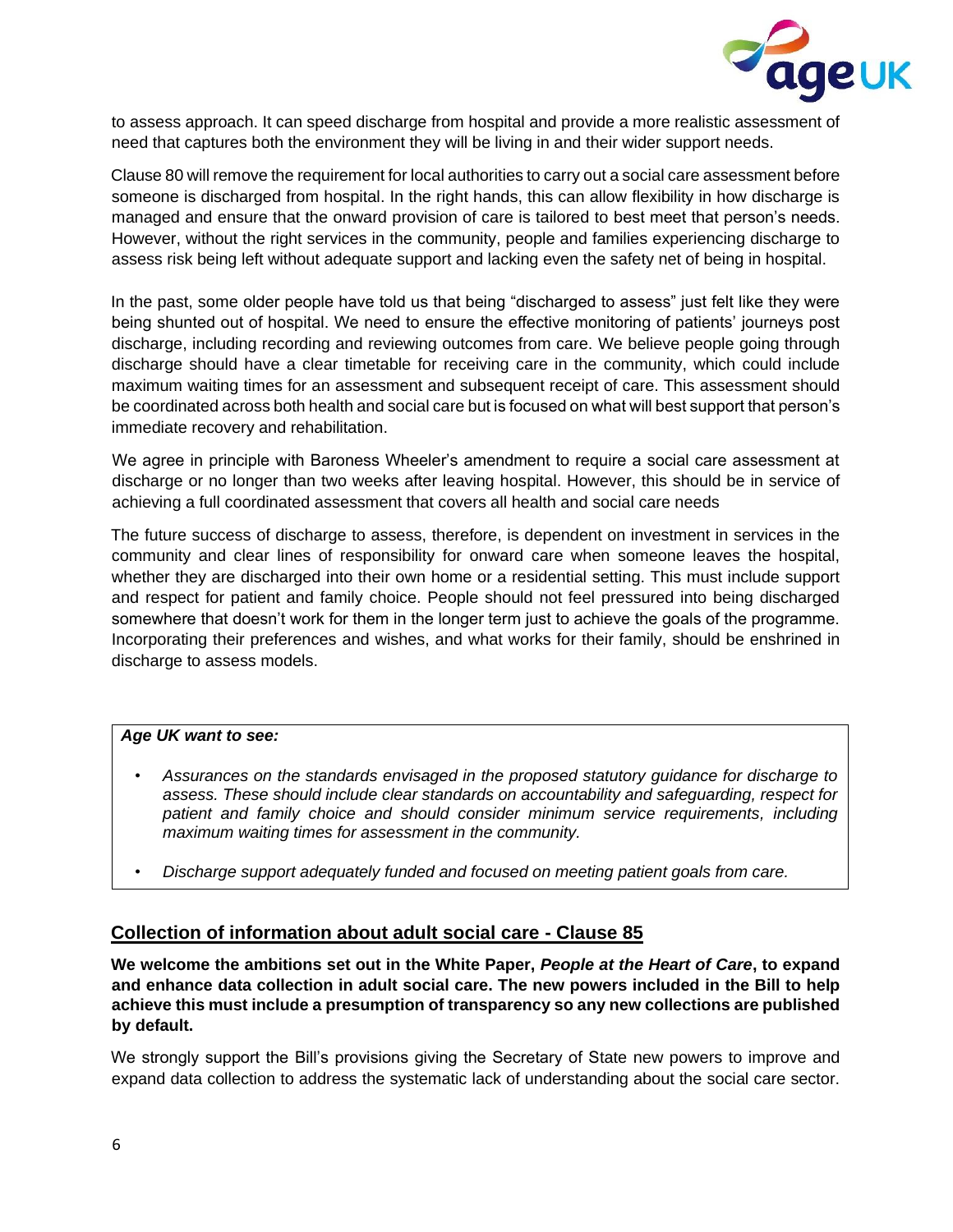

There is a lack of data about older people who fund their care, we agree with the Government that this is an important issue to correct.

Publishing these data sets is vital to enabling health and social care organisations to understand and monitor issues facing the social care system. This should also include organisations that scrutinise the sector on behalf of service users and for people and families making choices about where to receive their care. We expect data sets to be collected and published by NHS Digital.

#### *Age UK want to see:*

• *Assurances that the Secretary of State for Health and Social Care will make all data collected available via NHS Digital, as outlined in the explanatory notes.* 

# **Cap On Care Costs For Charging Purposes- Clause 140**

We are extremely disappointed that the Government are attempting to make this last-minute change, the impact of which will be very significant for those with longer care journeys, and people with modest income and assets.

The Government pledged to reform the social care system, which is overdue, but while we were supportive of the professed objective to protect individuals and families against catastrophic care costs, Clause 140 has the effect of significantly watering down the original proposals at the expense of people who have built up some assets over their working life but are by no means well off.

As originally envisaged, the amounts accrued towards the £86,000 cap on care costs were based on the actual cost of someone's care (within the limits of the budget set by the local authority). Wealthier individuals would be expected to pay the full cost up until the point they reached the cap, however people of more modest means would receive help towards their costs once their assets dropped below the £100,000 upper means test threshold. As a result, individuals with identical care needs would reach the cap after the same period, however, those on lower incomes and with more modest assets would have spent less out of pocket. The interaction between the cap and extended means test was intended to ensure the system was fair and provided vital extra protection for people who would otherwise still stand to lose most of their assets under the cap.

Clause 140 makes amendments to the Care Act 2014, meaning the amounts accrued towards the £86,000 cap are based solely on an individual's out of pocket contribution. As a result, everyone will be expected to make the full £86,000 cash contribution towards their costs regardless of their means. Although individuals will still qualify for means-tested financial support if their assets fall below £100,000, in practice, this will no longer act to protect people with more modest means and will simply see them contributing over a longer period.

Overall, the effect of this proposed amendment is that those with modest assets of between £106,000 and £186,000 in value will hardly be better off at all under the new scheme. This Clause would also be extremely unfair to those who have no assets and a modest income. It is clear that these changes have the potential to save the Government hundreds of millions of pounds, but at the expense of those on low incomes, with modest assets and living in parts of the country where houses values are lower.